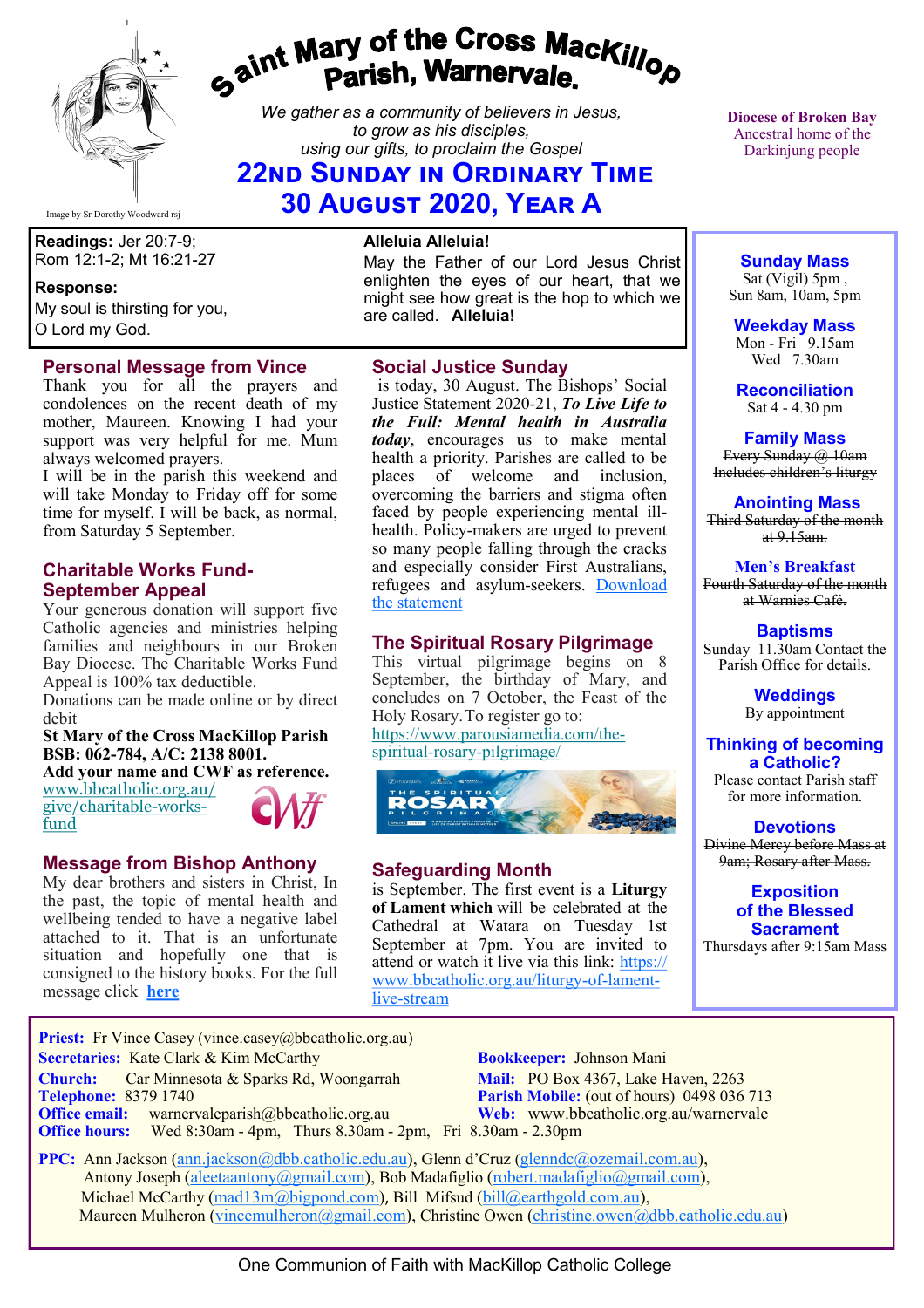#### **Return and Earn**

We raised **\$83 last week.**

Thank you for your continued support! **Please remember containers need to be empty of liquid; and not crushed** 

Please place glass in the crates.



**or broken.** 

**Cans and bottles must have 10c refund logo!** THANK YOU!

## **Social Justice To Live Life to the Full**

Today we celebrate Social Justice Sunday when our Australian Catholic Bishops invite us to remember to care for the mental health of each other as an important social justice issue.

Today and over the next few months we shall look at extracts from the Social Justice Statement which our bishops have produced.

Mental health has been defined by the World Health Organisation as "a state of well-being in which the individual realises his/her own abilities, can cope with the normal stresses of life, can work productively and fruitfully, and is able to make a contribution to his/ her community".

The Bishops affirm that an abundant life to which Jesus invites us (John 10:10) "engages our whole selves, physically, psychologically, and spiritually. It touches all aspects of our life together in community – social, economic and cultural – because God created us out of love and for loving relationships…

As creatures made in the image and likeness of God we stand before the mystery of the Transcendent. We feel deeply connected to something, and indeed Someone, beyond ourselves. These bonds of loving relationship to one another, to all of creation, and to the Creator of all that is, help us to experience meaning in life, even in its suffering and limitations… and promote the fullness of life for all".

**Our next meeting is on 15 September at 2.30 pm. All are welcome.**

*Social Justice Committee Warnervale Catholic Church* holic Social Just **[www.marymackillopsocialjustice.wor](http://www.marymackillopsocialjustice.wordpress.com) [dpress.com](http://www.marymackillopsocialjustice.wordpress.com)**

# **Coronavirus restrictions**

The **number of people** permitted to attend a church service is **100.** 

**All other restrictions continue** for hygiene and social distancing. Please **use hand sanitiser** and **keep 1.5 metres apart** when entering and leaving the church, when queuing for communion and when chatting before and after Mass.

We are all encouraged to **wear a mask** when visiting the church.

**Sign in sheets for Mass** are in the two folders in the breezeway. Please ensure you are signing in for the Mass you are attending.

The sign in sheet for **visits to the church** are on the table at the back of the church. Please ensure the date and time are also recorded.

# **The Sacraments**

This course will continue on Monday 23<sup>rd</sup> August 2020 at 10am and again at 7pm in the church.

This third sessions concerns the Eucharist, arguably the most important of the seven sacraments. The Vatican described it as 'the source and summit of our faith observance'.

Please bring a pencil and paper as time will be available at the end for questions and discussion.

You are very welcome to join us. If you have any questions contact Terry Pate on 0408 973 316.

# **Catholic Youth of Broken Bay (CYBB)**

invites you to our next young adult (18+) Zoom Gathering. This month we



will be focusing on "*What do we do in Mass?*" presented by Deacon Jonathan Vala from Sydney. Date: 10 Septem-

ber at 7pm via Zoom (link to

follow on Facebook event page)

RSVP to the Facebook link here. [https://](https://bbcatholic.us8.list-manage.com/track/click?u=466af249e088db70ab864d088&id=63e3aa1050&e=082a8c9b01) [www.facebook.com/](https://bbcatholic.us8.list-manage.com/track/click?u=466af249e088db70ab864d088&id=63e3aa1050&e=082a8c9b01) [events/220850422623897](https://bbcatholic.us8.list-manage.com/track/click?u=466af249e088db70ab864d088&id=63e3aa1050&e=082a8c9b01)

# **This WeeK**

**Monday 31 Aug** 9:15am Communion Service

**Tuesday 1 September** 9:15am Communion Service

**Wednesday 2 September** 7:30am Communion Service 9:15am Communion Service

**Thursday 3 September St Gregory the Great** 9:15am Communion Service

**Friday 4 September** 9.15am Communion Service

**Saturday 5 September** 4pm Reconciliation 5pm Mass

**Sunday 6 September Fathers Day** 8am Mass 10am Mass 11:30am Baptism 5pm Mass 7pm Syro Malabar Fr Bineesh

# **First Communion 2020**

First Communion will be **celebrated** in November this year for those in Year 4 or older who have made their Reconciliation .

**Enrolment forms** will be available through the College and the Parish Office before the end of Term 3.

**Classes** will begin at MacKillop in Term 4, with Sr Ji Ji teaching special classes to the Year 4 students. She will also run classes on two Sunday mornings in October for students at MacKillop who are not in Year 4 or students who attend other schools. These dates and times are yet to be arranged. Much of the preparation may have to be done at home, with parents.

First Communion will be celebrated at **special Masses** at 2pm on Saturday Nov 7th and Sunday Nov 8th; and then at 2pm on the following weekend, Saturday Nov 14th and Sunday Nov  $15<sup>th</sup>$ . There will need to be a limit of guests for each child (possibly four people). Those who want to have more guests will need to arrange a weekday Mass (9.15am Monday to Friday; also 7.30am on Wednesday) with Fr Vince.

Please remember our sick: Marites Lawry, Terry Hardman, Mary Anne Larkin, Tracey Mulheron, Ursula Barker, Anna Savia, Helen Elliot, Peter Dormer, Sheila Lyons, Charlie Radford, Ray Slucher, Jim Swanson.

Deceased: Maureen Casey (Fr Vince's Mum), Margot Beckett, Fred Butterfield, Darrell Travis, Dorothy McGinlay (Karen's mother), Graham Moulder, Brian Shanks, Mary Kelly, Anne Bonnici, Amanda Perriotte, Don Chapman, Therese Hardman, Paulo, Maureen Hassan, George and Annie Vassallo.



Mass Intentions: Joan Firmstone, Ruben Nunez, Dulce Gica, George Pantos, Peter & Frank Walsh, Rosemary and Noel Flowers, Sedicol, Medina, & Nacua families.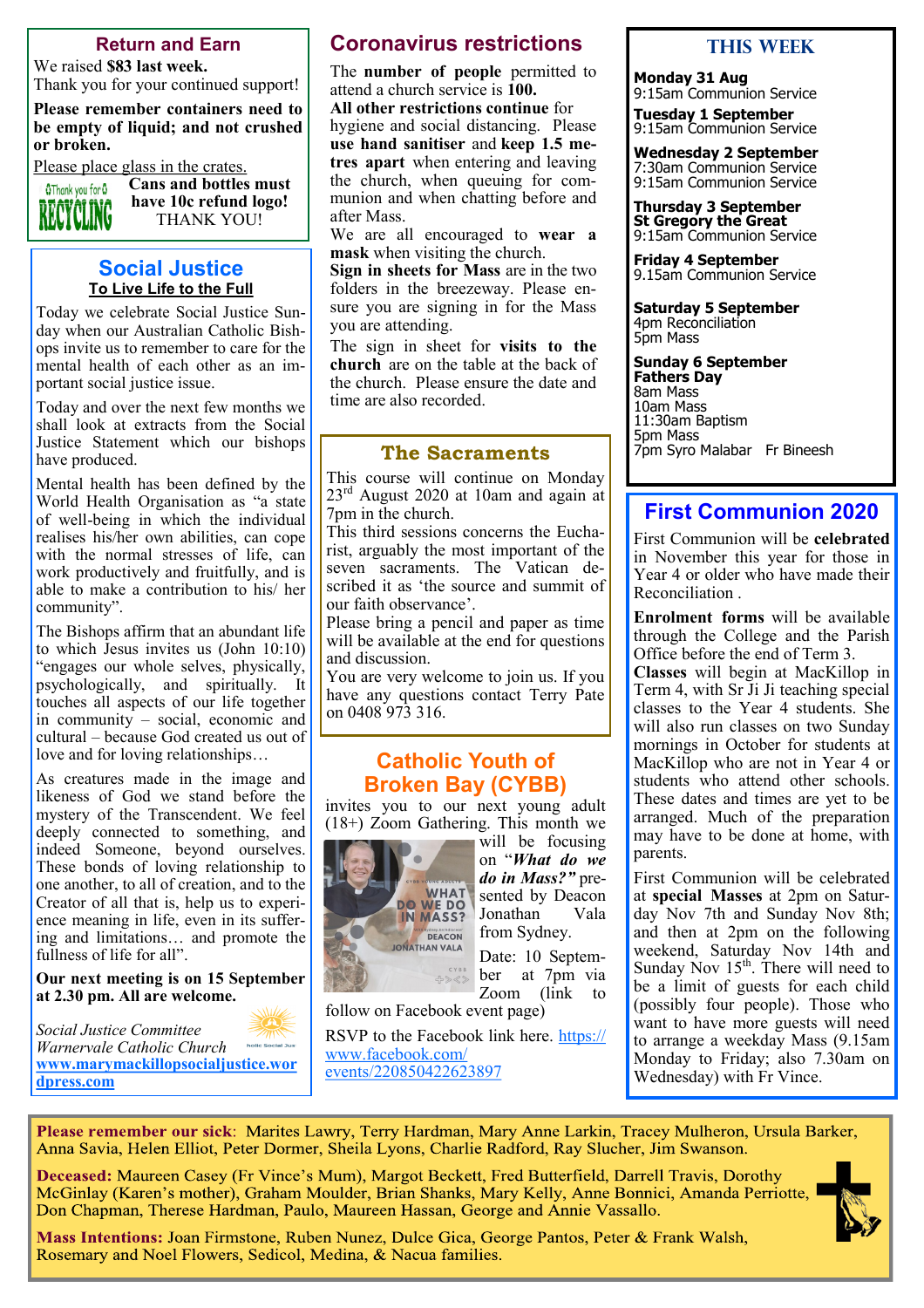# Readings at Mass

# First reading **Jeremiah 20:7-9**

You have seduced me, Lord, and I have let myself be seduced; you have overpowered me: you were the stronger. I am a daily laughing-stock, everybody's butt. Each time I speak the word, I have to howl and proclaim: 'Violence and ruin!' The word of the Lord has meant for me insult, derision, all day long. I used to say, 'I will not think about him, I will not speak in his name any more.' Then there seemed to be a fire burning in my heart, imprisoned in my bones. The effort to restrain it wearied me, I could not bear it.

The word of the Lord.

# **Responsorial Psalm Ps 62:2-6, 8-9**

R My soul is thirsting for you, O Lord my God.

O God, you are my God, for you I long; for you my soul is thirsting. My body pines for you like a dry, weary land without water. R.

So I gaze on you in the sanctuary to see your strength and your glory. For your love is better than life, my lips will speak your praise. R.

So I will bless you all my life, in your name I will lift up my hands. My soul shall be filled as with a banquet, my mouth shall praise you with joy. R.

For you have been my help; in the shadow of your wings I rejoice. My soul clings to you; your right hand holds me fast. R.